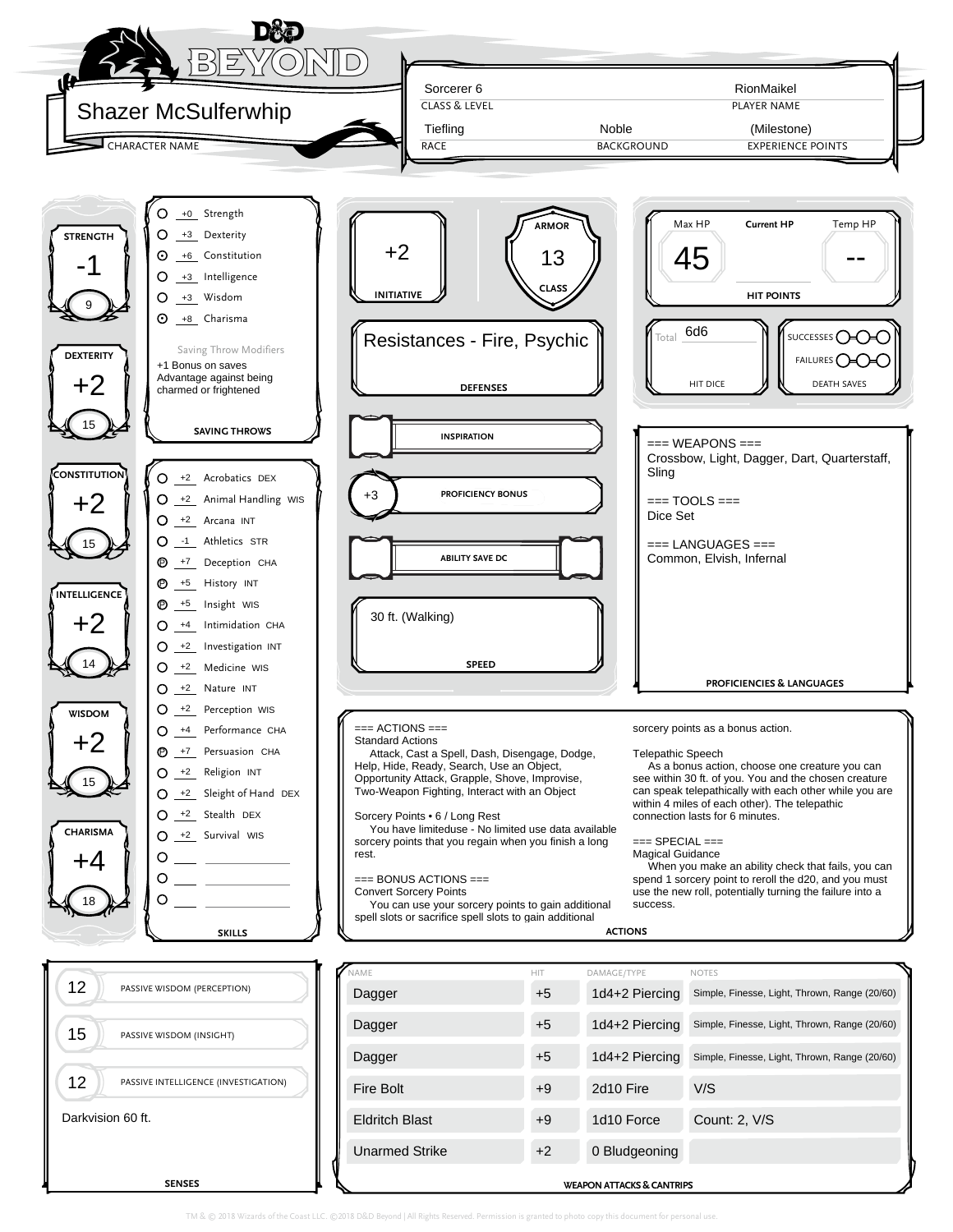

RACE

CLASS & LEVEL **PLAYER NAME** 

 $=$  SORCERER FEATURES  $==$ 

Additional Sorcerer Spells • TCoE 65 Your Sorcerer has additional spells available to them, as designated in Tasha's Cauldron of Everything.

\* Hit Points • PHB 100

\* Proficiencies • PHB 100

# \* Spellcasting • PHB 101

You can cast known sorcerer spells using CHA as your spellcasting modifier (Spell DC 15, Spell Attack +7). You can use an arcane focus as a spellcasting focus.

\* Sorcerous Origin • PHB 101

| Aberrant Mind

\* Psionic Spells • TCoE 67

You learn additional spells when you reach certain levels in this class, as shown on the Psionic Spells table.

# \* Telepathic Speech • TCoE 67

As a bonus action, choose one creature you can see within 30 ft. of you. You and the chosen creature can speak telepathically with each other while you are within 4 miles of each other). The telepathic connection lasts for 6 minutes.

| 1 Bonus Action

#### \* Font of Magic • PHB 101

You have 6 sorcery points that you regain when you finish a long rest. You can use your sorcery points to gain additional spell slots or sacrifice spell slots to gain additional sorcery points as a bonus action.

| Sorcery Points: 6 / Long Rest • 1 Action

| Convert Sorcery Points: 1 Bonus Action

\* Metamagic Options • TCoE 66

\* Metamagic • PHB 101

You gain the ability to twist spells to suit your needs.

### | Careful Spell • PHB

You can spend <strong>1 sorcery point</strong> to allow up to 4 creatures to automatically succeed on the saving throw of a spell you cast.

| Metamagic - Careful Spell: Special

#### | Heightened Spell • PHB

When you cast a spell that forces a creature to make a saving throw, you can spend <strong>3 sorcery points</strong> to give one target of the spell disadvantage on its first saving throw made against the spell.

| Metamagic - Heightened Spell: Special

#### \* Sorcerous Versatility • TCoE 66

Whenever you reach a level in this class that grants the Ability Score Improvement feature, you can do one of the following, representing the magic within you flowing in new ways:

- Replace one of the options you chose for the Metamagic feature with a different Metamagic option available to you.

- Replace one cantrip you learned from this class's Spellcasting feature with another cantrip from the

sorcerer spell list.

\* Ability Score Improvement • PHB 102

#### \* Magical Guidance • TCoE 66

When you make an ability check that fails, you can spend 1 sorcery point to reroll the d20, and you must use the new roll, potentially turning the failure into a

success. | Special

\* Psionic Sorcery • TCoE 68

When you cast any spell of 1st level or higher from your Psionic Spells feature, you can cast it by expending a spell slot as normal or by spending a number of sorcery points equal to the spell's level. If you cast the spell using sorcery points, it requires no verbal or somatic components, and it requires no material components, unless they are consumed by the spell.

| Special

\* Psychic Defenses • TCoE 68

You gain resistance to psychic damage, and you have advantage on saving throws against being charmed or frightened.

=== TIEFLING RACIAL TRAITS ===

\* Darkvision • BR 43

You can see in darkness (shades of gray) up to 60 ft.

\* Hellish Resistance • BR 43 You have resistance to fire damage.

\* Infernal Legacy • BR 43

You know the thaumaturgy cantrip. [3rd] You can cast hellish rebuke (2nd) once per long rest. [5th] You can cast darkness once per long rest. CHA is your spellcasting ability.

## $==$  FEATS  $==$

\* Spell Sniper (Bard, Sorcerer, Warlock) • PHB 170 When you cast a spell that requires you to make an

**FEATURES & TRAITS**

|                | NAME                     | QTY            | WEIGHT                   | NAME                     | QTY            | WEIGHT                   |
|----------------|--------------------------|----------------|--------------------------|--------------------------|----------------|--------------------------|
| $\overline{0}$ | Cloak of Protection      |                | $\overline{\phantom{a}}$ |                          |                |                          |
|                | Ring of Warmth           |                | $\overline{\phantom{a}}$ |                          |                |                          |
| $\Omega$       | Wand of the War Mage, +1 |                | $\overline{\phantom{a}}$ |                          |                |                          |
|                | Bloodwell Vial, +1       |                | $\overline{\phantom{m}}$ |                          |                |                          |
| $\overline{0}$ | Dagger                   | 1              | 1 lb.                    |                          |                |                          |
|                | Dagger                   | 1              | 1 lb.                    |                          |                |                          |
| 229            | Dagger                   | $\overline{1}$ | 1 lb.                    |                          |                |                          |
|                |                          |                |                          |                          |                |                          |
| WEIGHT CARRIED |                          |                |                          |                          |                |                          |
| 7.58 lb.       |                          |                |                          |                          |                |                          |
| ENCUMBERED     |                          |                |                          | ATTUNED MAGIC ITEMS      | QTY            | WEIGHT                   |
| 135 lb.        |                          |                |                          | Cloak of Protection      | 1              | $\overline{\phantom{a}}$ |
| PUSH/DRAG/LIFT |                          |                |                          | Wand of the War Mage, +1 |                |                          |
| 270 lb.        |                          |                |                          | Bloodwell Vial, +1       | $\overline{1}$ |                          |
|                |                          |                |                          |                          |                |                          |

| $\pmb{0}$          | Cloak of Protection      |   |                          |                          |     |                          |  |
|--------------------|--------------------------|---|--------------------------|--------------------------|-----|--------------------------|--|
|                    | Ring of Warmth           |   | $\overline{\phantom{a}}$ |                          |     |                          |  |
| $\mathbf 0$        | Wand of the War Mage, +1 |   | --                       |                          |     |                          |  |
|                    | Bloodwell Vial, +1       |   |                          |                          |     |                          |  |
| $\mathbf 0$        | Dagger                   |   | 1 lb.                    |                          |     |                          |  |
|                    | Dagger                   |   | 1 lb.                    |                          |     |                          |  |
| 229                | Dagger                   | 1 | 1 lb.                    |                          |     |                          |  |
| $\mathbf 0$        |                          |   |                          |                          |     |                          |  |
| <b>GHT CARRIED</b> |                          |   |                          |                          |     |                          |  |
| 7.58 lb.           |                          |   |                          |                          |     |                          |  |
| NCUMBERED          |                          |   |                          | ATTUNED MAGIC ITEMS      | QTY | WEIGHT                   |  |
| 135 lb.            |                          |   |                          | Cloak of Protection      |     | $\overline{\phantom{a}}$ |  |
| H/DRAG/LIFT        |                          |   |                          | Wand of the War Mage, +1 | 1   |                          |  |
| 270 lb.            |                          |   |                          | Bloodwell Vial, +1       |     |                          |  |

| ATTUNED MAGIC ITEMS      | oiy | WFIGHT |
|--------------------------|-----|--------|
| Cloak of Protection      |     | --     |
| Wand of the War Mage, +1 |     | $- -$  |
| Bloodwell Vial, +1       |     | --     |
|                          |     |        |

TM & © 2018 Wizards of the Coast LLC. ©2018 D&D Beyond | All Rights Re-

**EQUIPMENT**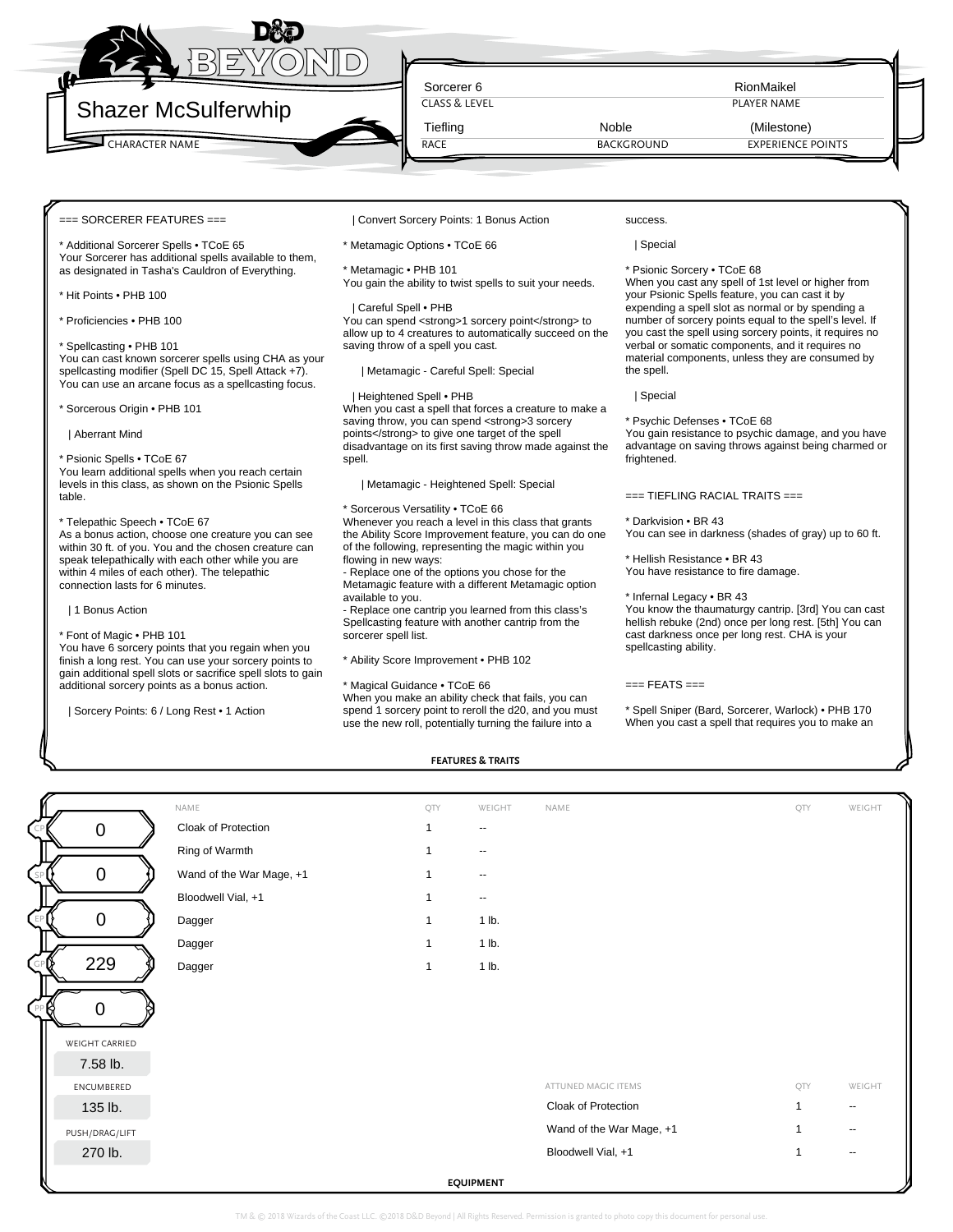

attack roll, the spell's range is doubled. Your ranged spell attacks ignore half cover and three-quarters cover. You learn one cantrip that requires an attack roll from your chosen class spell list (CHA is your spellcasting ability for it).

# **ADDITIONAL FEATURES & TRAITS**

NAME QTY WEIGHT NAME QTY WEIGHT

**ADDITIONAL EQUIPMENT**

TM & © 2018 Wizards of the Coast LLC. ©2018 D&D Beyond | All Rights Reserved. Permission is granted to photo copy this document for personal use.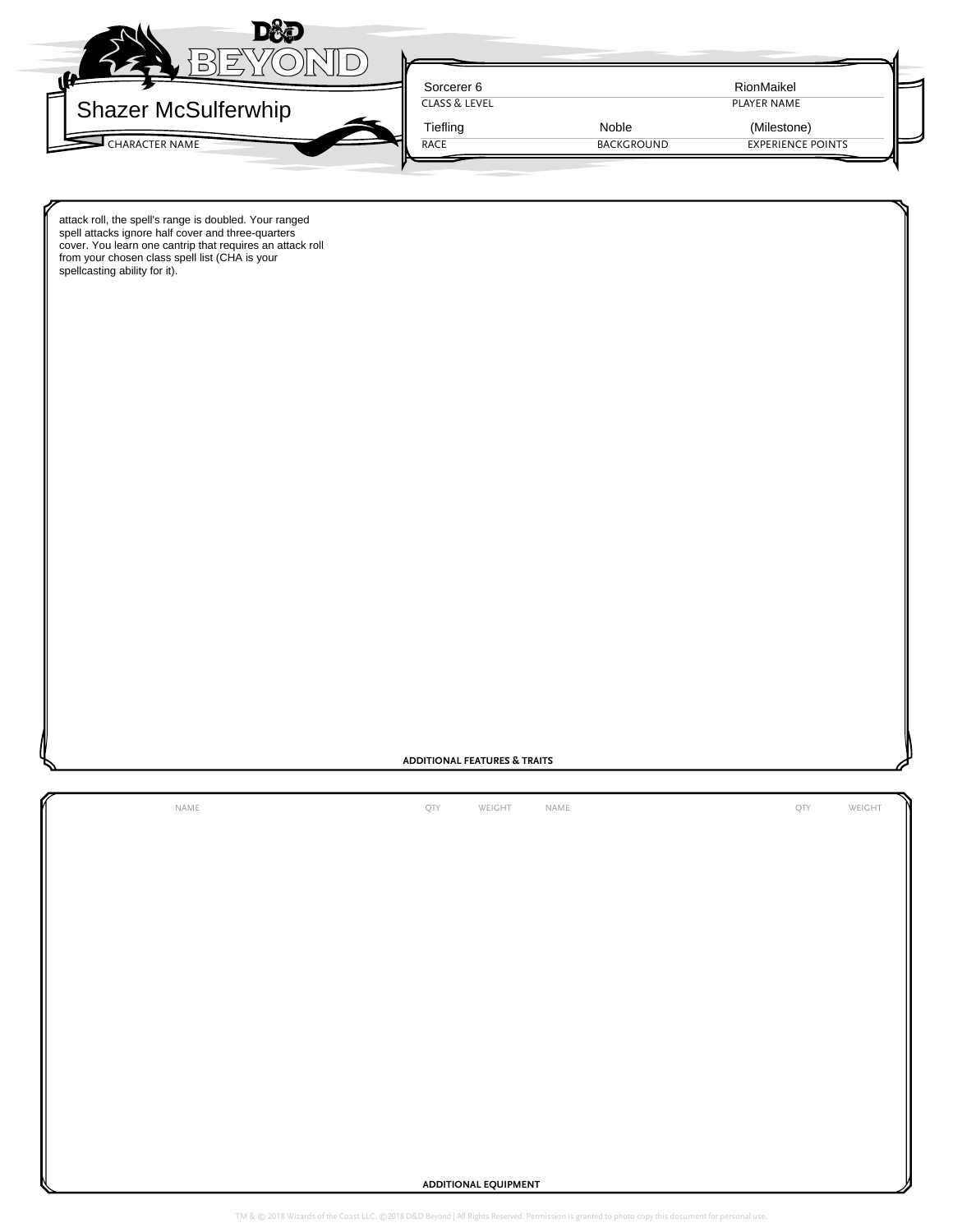